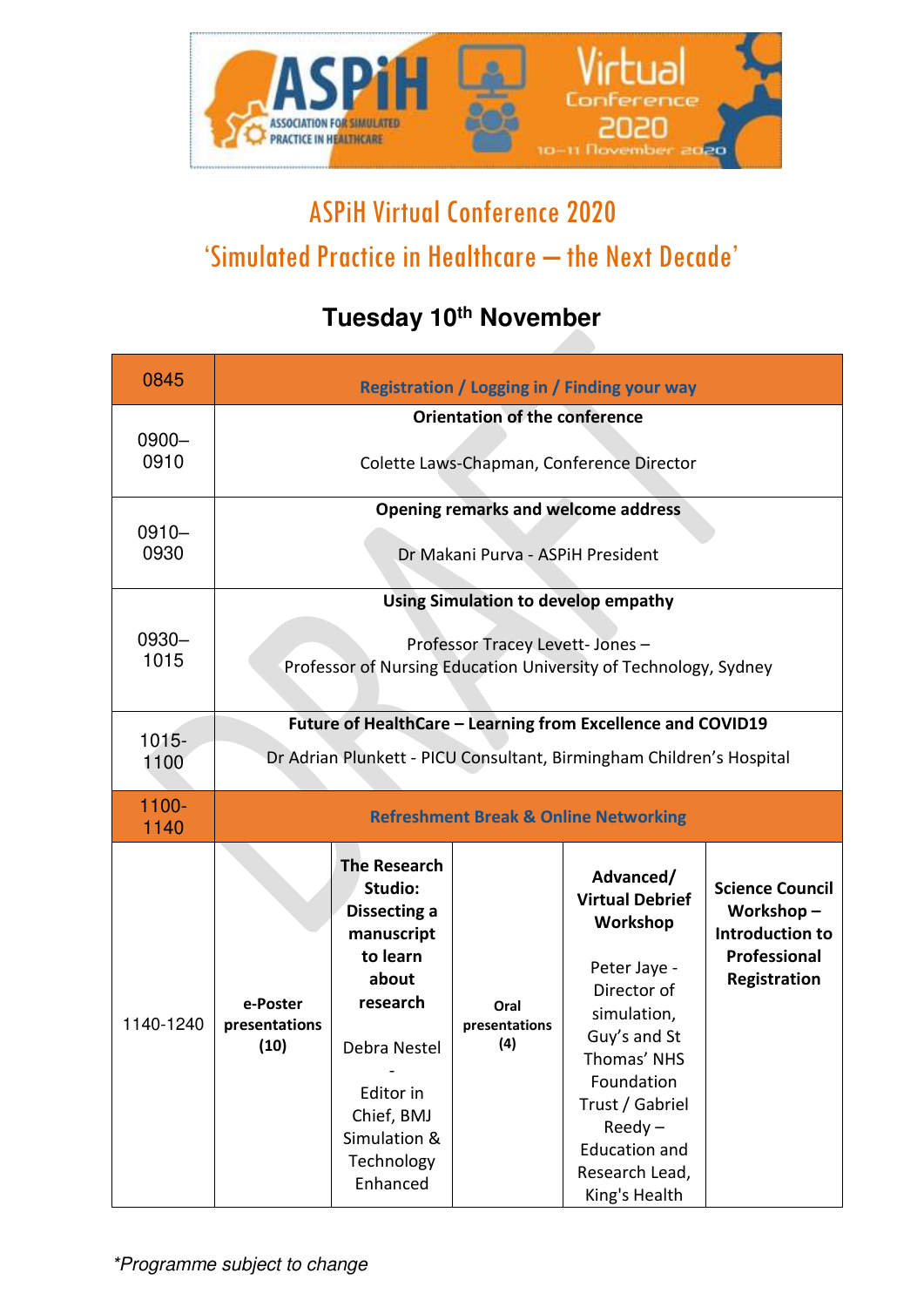|           |                                                                                                                                   | Learning<br>(STEL)               |                              | Partners<br>Simulation<br>and Interactive |                                                                                                                                                                                                                |  |  |  |
|-----------|-----------------------------------------------------------------------------------------------------------------------------------|----------------------------------|------------------------------|-------------------------------------------|----------------------------------------------------------------------------------------------------------------------------------------------------------------------------------------------------------------|--|--|--|
|           |                                                                                                                                   |                                  |                              | Learning<br>Centres                       |                                                                                                                                                                                                                |  |  |  |
| 1240-1340 | <b>Lunch Break &amp; Online Networking</b>                                                                                        |                                  |                              |                                           |                                                                                                                                                                                                                |  |  |  |
| 1340-1400 | Virtual Symposium - Gold sponsor                                                                                                  |                                  |                              |                                           |                                                                                                                                                                                                                |  |  |  |
|           | Work as imagined & work that was done at the Nightingale hospitals                                                                |                                  |                              |                                           |                                                                                                                                                                                                                |  |  |  |
|           | Eamonn Sullivan - Executive members of the NHS Nightingale Hospital London                                                        |                                  |                              |                                           |                                                                                                                                                                                                                |  |  |  |
| 1400-1445 | Bryn Baxendale - Chair, HEE Simulation Advisory & Development Committee                                                           |                                  |                              |                                           |                                                                                                                                                                                                                |  |  |  |
|           | Nicki Credland - BACCN Chair, Nightingale Harrogate Education Lead, Senior<br>Lecturer and Head of Department, University of Hull |                                  |                              |                                           |                                                                                                                                                                                                                |  |  |  |
| 1445-1505 | <b>ASPIH AGM</b>                                                                                                                  |                                  |                              |                                           |                                                                                                                                                                                                                |  |  |  |
| 1505-1530 | Virtual Walk and Talk - we invite you to wrap up and take a short walk and<br>continue to talk                                    |                                  |                              |                                           |                                                                                                                                                                                                                |  |  |  |
|           | <b>Refreshment Break &amp; Online Networking</b>                                                                                  |                                  |                              |                                           |                                                                                                                                                                                                                |  |  |  |
| 1530-1600 |                                                                                                                                   |                                  |                              |                                           |                                                                                                                                                                                                                |  |  |  |
|           |                                                                                                                                   |                                  |                              |                                           | <b>Ergonomics &amp;</b><br>healthcare Workshops                                                                                                                                                                |  |  |  |
| 1600-1700 | e-Poster<br>presentation<br>s (10)                                                                                                | <b>Oral presentations</b><br>(4) |                              | Oral<br>presentations<br>(4)              | Michael Moneypenny<br>- Consultant,<br>Forth Valley Royal<br><b>Hospital and ASPIH</b><br><b>President Elect</b><br>/ Al Ross - Senior<br>Lecturer in Human<br>Factors in Healthcare,<br>University of Glasgow |  |  |  |
| 1700-1715 |                                                                                                                                   |                                  | & certificate of attendance) |                                           | Closing remarks & 2021 conference promotion (inc signpost to evaluation links                                                                                                                                  |  |  |  |
|           |                                                                                                                                   |                                  | <b>Break</b>                 |                                           |                                                                                                                                                                                                                |  |  |  |
| 1930-2030 |                                                                                                                                   |                                  | Virtual reception            |                                           |                                                                                                                                                                                                                |  |  |  |

Γ